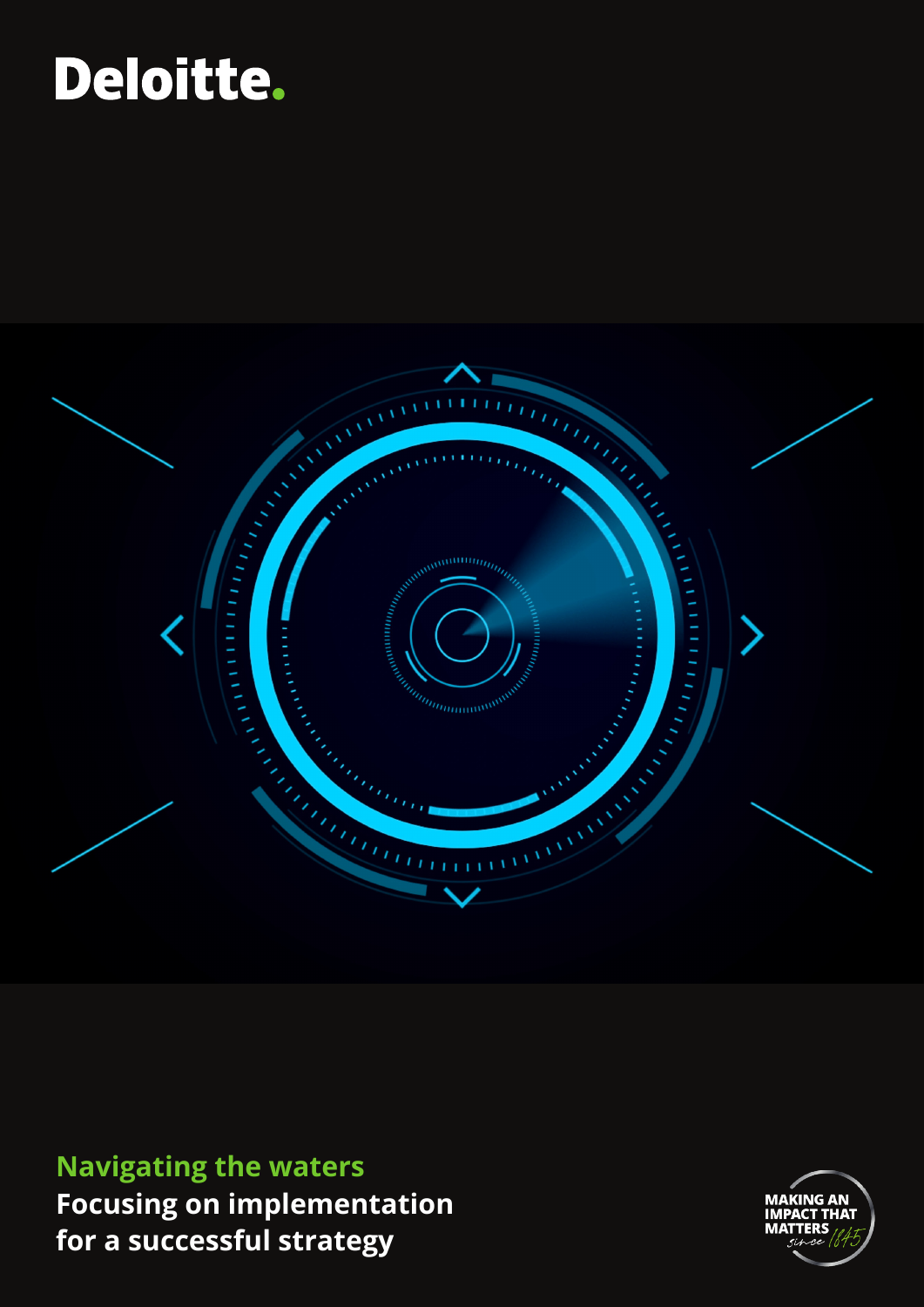#### **Introduction**

The rise of new challenges in the GCC region is driving governments and organizations to embark on new transformation journeys to keep up with the world. Some transformation agendas address political situations, while others address the efficiency of operations, but one thing they all have in common is a goal, encapsulated in a nation-wide vision. In order to achieve these visions, strategies are usually put in place with the help of professionals that help shape the pathway to meeting the established goals.

Due to the volatitly to oil price fluctuations and the geopolitical landscape of the GCC, new challenges are continually arising to become the focus of each nation. As a result, countries are being forced to change their strategic direction in order to continue striving to meet their long-term objectives, and hence the need for national visions from which emerge different focused strategies for the different sectors. One example of these focused strategies can be seen in the Kingdom of Saudi Arabia, which is directing its focus to become a global economy without depending on its oil, an increasingly scarce resource. Another example is the digital transformation journey Qatar embarked on, introducing its new e-government, Qatar Digital Government. Similarly, the United Arab Emirates, led by the Smart Dubai 2021 strategy, is trying to revolutionize the way government services are delivered to its people. These transformation agendas are key aspects of the modernization of the GCC region and are creating a lot of work to be done.

A set of interviews were conducted with several Deloitte experts with more than 10 years of experience in the public sector in the GCC region to collect their insights and experiences in relation to strategy implementation and its challenges.

With so many strategic plans now existing in the region, strategy execution is becoming increasingly important and is what will make the difference now. It is worth remembering that a poor strategy well executed is better than a good strategy poorly executed.

This issue of strategy implementation raises several questions:

- Why aren't strategies being executed?
- What are the challenges being faced
- vis a vis strategy implementation? • What are the recommended actions/
- steps to have a more successful strategy execution?

#### **Challenges of successful implementation**

With so many strategic plans now existing in the region, strategy execution is becoming increasingly important and is what will make the difference now. It is worth remembering that a poor strategy well executed is better than a good strategy poorly executed.

Based on the qualitative data that was collected through the interviews, there are several causes for failure in implementing strategies. However, four key challenges have been identified:

#### **1. The complexity of strategies – Deliverability**

Generally, organizations believe that the more complex the strategy, the better the outcome; however, observations indicate the opposite to be true. Indeed,

the more complex the plan is, the harder the implementation becomes. A strategy's complexity is defined by many factors - the as-is situation, the budget, the timeframe available for implementation, and several others – which then results in unclear objectives, unclear key performance indicators (KPIs), and poor monitoring. This leads to losing the most important aspect of a strategy based on our experts' opinions: its deliverability. It becomes very challenging to execute the strategy from the perspective of stakeholders and funding when the objectives and the desired benefits of the strategy are not clear, which leads to it becoming nothing more than the piece of paper it is written on.

It is very important to have a welldeveloped strategy with a clear vision with a well-thought schedule and ensured budget capacity. According to the experts, a proper risk assessment, as well as planning, is crucial to come up with risk mitigation practices which would help successful implementation. Also, defining a clear benefits framework helps achieve the required. When a strategy is simple, clear and well cascaded, efficiency and success are noticeable – this is the case we are witnessing in KSA. His Royal Highness Mohammed bin Salman decided to set an efficient approach to achieve KSA's Vision 2030. He shaped his vision and developed specific programs for which each ministry would be responsible. The way this is cascaded, where every program leader is an expert in his field, ensured the deliverability of the initiatives.

#### **2. Leadership involvement**

Senior leaders in governments and organizations are considered subject matter experts in their relevant industries and know what they want when dealing with strategies and the desired outcome. However, when it comes to project managers, they often do not understand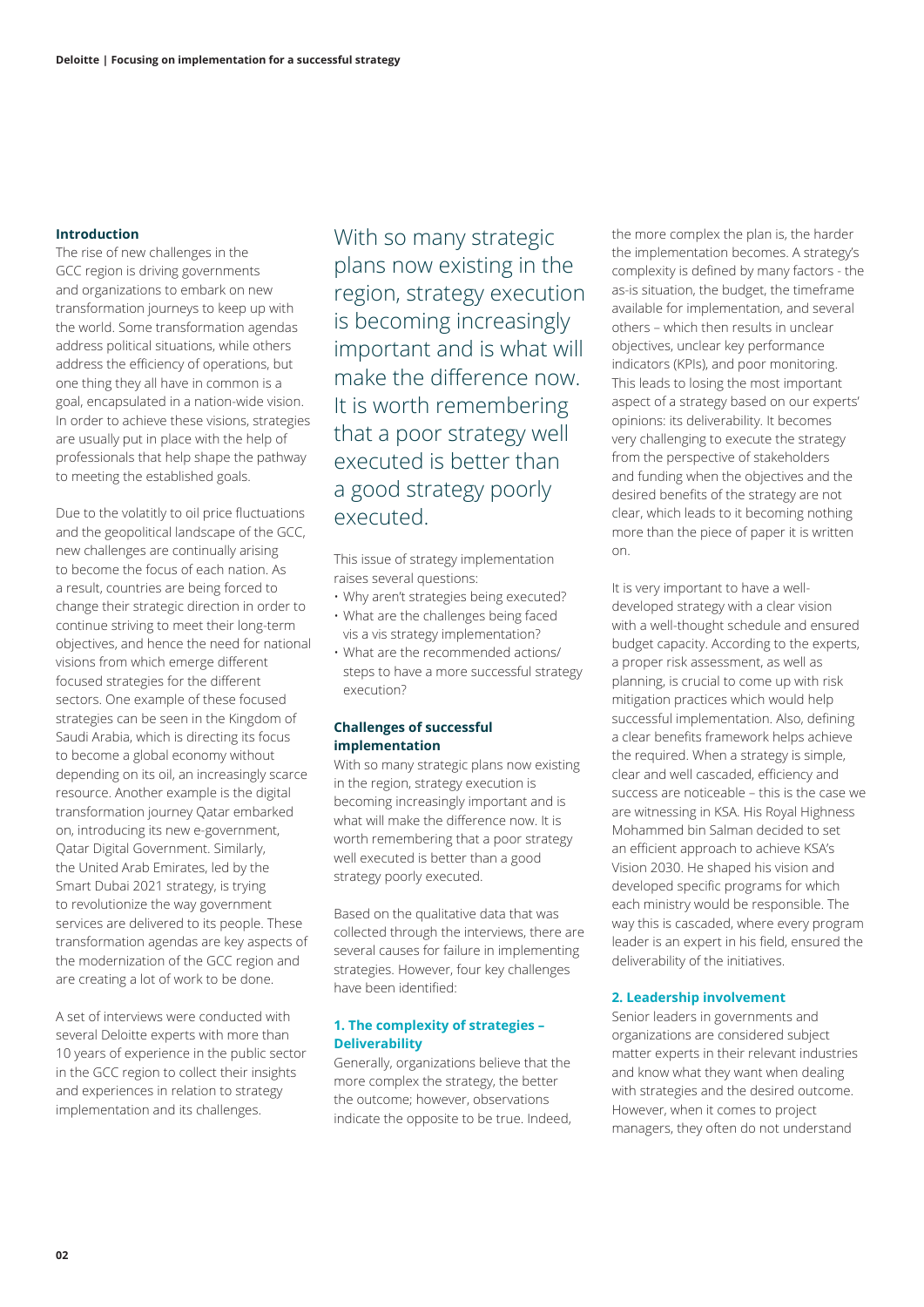

**Key challenges of strategy implementation**

what leadership wants. When this weak link in transparency emerges, senior stakeholders do not have visibility over the initiatives taking place and hence it is difficult to get the support needed from the people that have the information and knowledge. Another type of inefficient leadership involvement is when senior stakeholders reduce then stop their involvement after they have achieved quick wins, thus neglecting the strategy and letting it progress slowly, risking its implementation.

It is essential to have leadership involvement in the implementation of the strategy as they are accountable for the result of the strategy. An efficient reporting mechanism that promotes transparency and the flow of information is crucial to ensure that leadership is briefed and well informed so that they can intervene whenever needed and have control over what they are accountable for.

#### **3. Managing the resulted change**

The gap in terms of knowledge of the as-is situation and desired benefits between the planning team and the implementation team is huge. There is scant alignment

between the two, which causes a lot of difficulties during the implementation phase of the strategy. When this occurs, the implementation team does not understand the goal of the initiatives they have been completing and hence cannot align them with the overall strategy and vision. Another thing to add here is around the culture of the organizations in the GCC area, where change is not always welcome and, if not well communicated, can result in failure to achieve the required. Change must be well communicated through the right channels in order to ensure that all stakeholders are owners of their tasks and understand the benefits realized thanks to their efforts. Proper cascading of the strategy to departments and individuals is crucial and ensures a sense of ownership. With proper change management, organizations can align with the overall strategies and vision in place and understand their role in the transformation journey taking place.

#### **4. Long lead time between planning and implementation**

There is more focus on the planning phase of the strategy than the implementation phase – and resources are exhausted

during this earlier phase. Moving from the planning phase to the implementation phase needs robust preparation and change management efforts to ensure an efficient transition and a successful implementation. A long lead time between planning and implementation affects the successful implementation for several reasons because, during this time there could be a change in stakeholders or in leadership – and when there is a change of leadership, the strategy is never adopted by the successor, and hence the need to revisit the strategy again.

Although it can be said that organizations should reduce the time between the planning phase and the implementation phase of a strategy, sometimes this is quite difficult to achieve and beyond the control of the organization. Another and more effective alternative based on the interviewed experts is to consider introducting an activation phase – which is mainly a planning phase for the implementation – during which the proper team with the right capabilities is set up, the right tools are developed, and the team has a holistic view over achieving the strategy.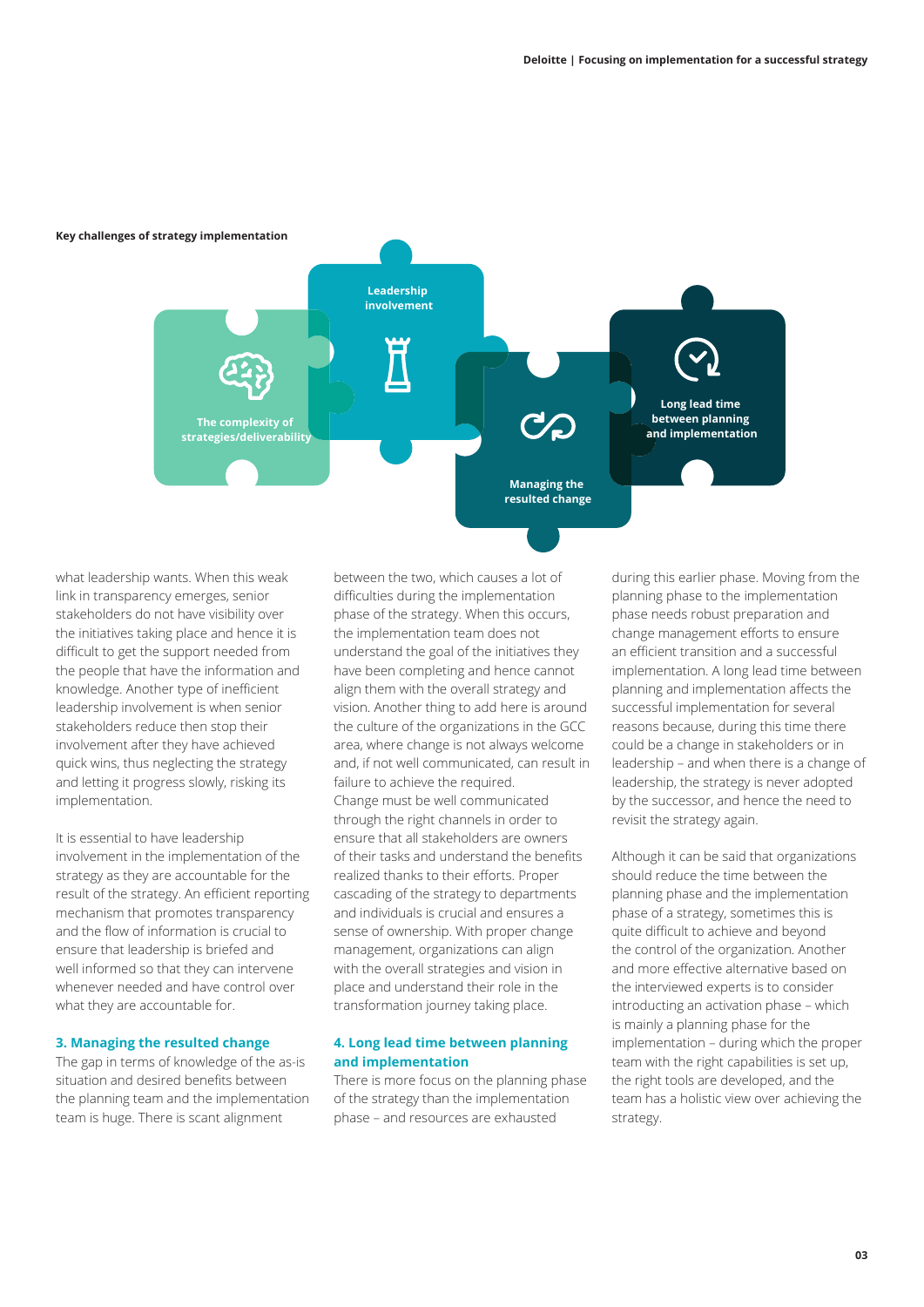#### **Drivers of a successful strategy implementation**

Based on the views of the interviewed experts who have spent years in the GCC market, we were able to identify key aspects of successful strategy implementation. As mentioned previously, the most crucial point at hand is the complexity of the strategy. The simpler the strategy, the more effective its implementation. In recent years, there has been an increase in the emergence of simpler strategies in the region due to awareness among leaders of this issue.

Effective implementation also resides in the governance of the strategy. Observations show that a centralized governance model is the most effective when developing strategies. Indeed, centralizing the decision-making process at the top and directing the lower levels helps align the direction of the strategy across all levels, facilitating its implementation. Another key driver identified is awareness and change management. The strategy needs to be effectively communicated among all levels in any organization.

The involvement and dedication of all internal stakeholders are fundamental for realizing change. Effective communication of changes happening throughout the organization ensures that staff at all levels work towards a common objective that is the strategy put in place. The more the employee feels involved in the work being done, the better the outcome, and the better the implementation.

Nonetheless, oversight, monitoring, and performance management are all also essential to the realization of any change. Project management offices (PMO) have proved to be highly effective in supporting and overseeing projects on the ground. PMOs employ a wide range of project management tools and frameworks to successfully support and deliver projects. They also facilitate accurate reporting to leadership and ensure transparent communication among key stakeholders for better alignment.

Leveraging technology is also very helpful when implementing strategies. Today's newest ICT solutions have proved to be a major success factor in executing projects. For instance, the Ministry of Transport and Communications in Qatar has completed Qatar Digital Government Strategy 2020 with the help of its up-to-date technology solutions and a project management office on the ground.

#### **Conclusion**

Strategy implementation is facing many challenges that impact the performance and intended results of the strategies themselves. The resolution of these challenges varies from one organization to another and from one situation to another. Implementing the recommendations presented in this paper through a defined action plan will increase the efficiency and rate of success of strategy implementation. Having a simpler strategy, managing the change effectively, creating the right governance, getting the leadership involved and planning the strategy correctly are the essential steps toward having a successful strategy implementation. Technology is also an enabler that supports the implementation of all these recommendations efficiently – as with the continual digitization of the world as we know it, one cannot dismiss the use of ICT to support successful strategy implementation.



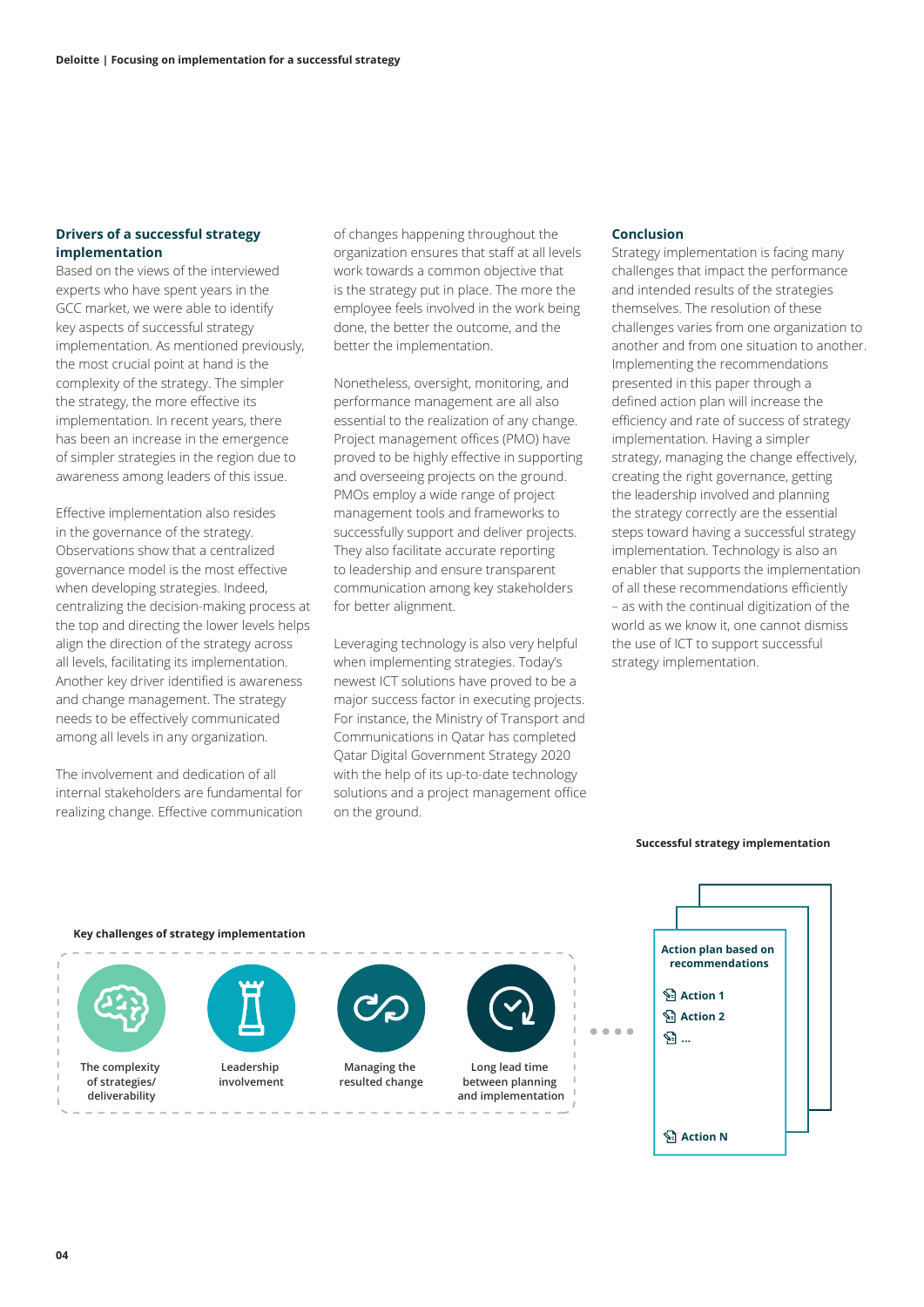### Authors



#### **Muhannad Tayem | mtayem@deloitte.com**

Muhannad is a Partner at DME Human Capital within the consulting function, leading Human Capital Portfolio across the Middle East. Muhannad brings more than 25 years of experience in management consulting, delivering projects of different nature ranging from big implementations to national strategies, business development and service offerings at a regional level. Delivered, managed and sold projects in different areas including but not limited to: IT Strategy, PMO, e-Government strategy, Business Process Re-engineering, e-CRM strategy, e-Learning strategy, Target Operating Model, and systems implementations management.



#### **Dr Rafat Dasan | rdasan@Deloitte.com**

Dr Rafat is a Director at DME Human Capital Consulting practice. He has more than 23 years of experience in Project and Program Management mainly in the ICT industry setting up and implementing multiple Program Management Offices Models. Moreover, Dr Rafat is specialized in Digital Government and Strategic Management (planning & Execution). In addition to that, Dr Rafat managed different types of projects in different industries such as eTransformation, digital government strategy implementation, software development, digital economy strategy implementation, organizational transformation, and several others.



#### **Faysal El Sawaf | felsawaf@deloitte.com**

Faysal is a Business Analyst at DME Human Capital Consulting practice and has over 1.5 years of consulting experience in the public sector. He was part of engagements that included establishing a sustainable healthcare workforce committee, designing organization structures, developing project management plans including stakeholder engagement and communication plans, and implementing a Digital Government strategy. Faysal graduated from the Amercian Unversity of Beirut with a Bachelor in Business Administration with an emphasis in Finance.

Part of our Human Capital Service Line, Program Leadership provides a full range of advisory and delivery services to clients who are planning on undertaking major transformations. We architect, enable and deliver our clients' transformation agenda to support them into realizing their strategies.